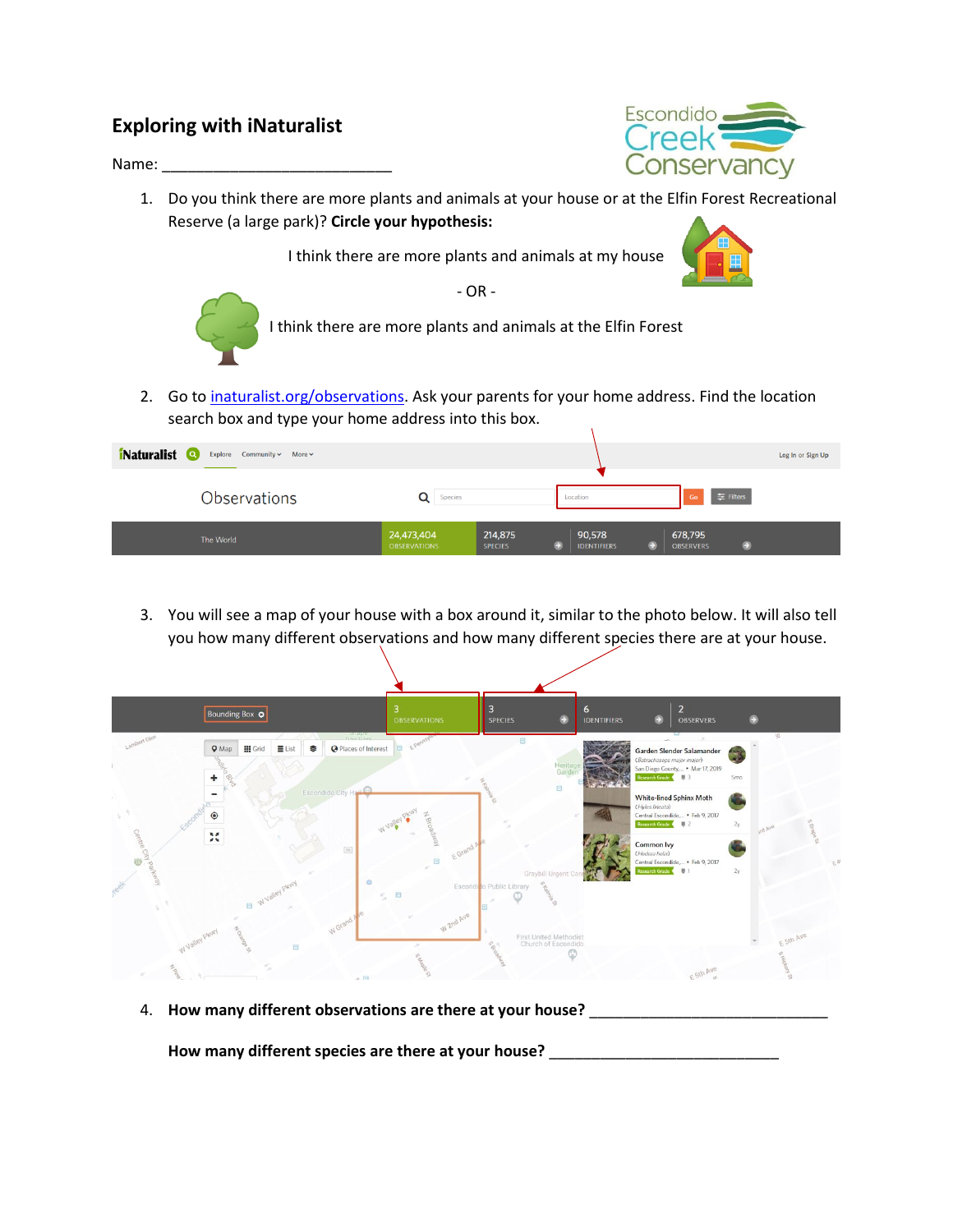5. Now type the address of the Elfin Forest into the location box: *8833 Harmony Grove Road, Escondido, CA 92029*

| 6. | How many different observations are there at the Elfin Forest?               |  |  |  |  |  |  |
|----|------------------------------------------------------------------------------|--|--|--|--|--|--|
|    | How many different species are there at the Elfin Forest?                    |  |  |  |  |  |  |
|    | Are there more plants and animals at Elfin Forest or your house? (check one) |  |  |  |  |  |  |
|    | Elfin Forest My house                                                        |  |  |  |  |  |  |
|    | Was your hypothesis correct? (check one)<br>Yes<br>No                        |  |  |  |  |  |  |

Below are photos of two different parts of the Escondido Creek. Picture A was taken in downtown Escondido and picture B was taken at the Elfin Forest.





8. Circle the picture of the place that you would want to live if you were an animal.

**Why did you choose that picture?** \_\_\_\_\_\_\_\_\_\_\_\_\_\_\_\_\_\_\_\_\_\_\_\_\_\_\_\_\_\_\_\_\_\_\_\_\_\_\_\_\_\_\_\_\_\_\_\_\_\_

**There are more plants and animals in clean places than in polluted places. That's because some plants and animals can't live in polluted areas. Natural areas also have more plants and animals than humanmade areas because they have more food and shelter.**

9. **Based on the number of plants and animals you found, where do you think plants and animals can find more food and shelter?** (check one)

\_\_\_\_\_\_\_\_\_\_\_\_\_\_\_\_\_\_\_\_\_\_\_\_\_\_\_\_\_\_\_\_\_\_\_\_\_\_\_\_\_\_\_\_\_\_\_\_\_\_\_\_\_\_\_\_\_\_\_\_\_\_\_\_\_\_\_\_\_\_\_\_\_\_\_\_\_\_

|                        | Elfin Forest | My house |
|------------------------|--------------|----------|
| Why do you think this? |              |          |